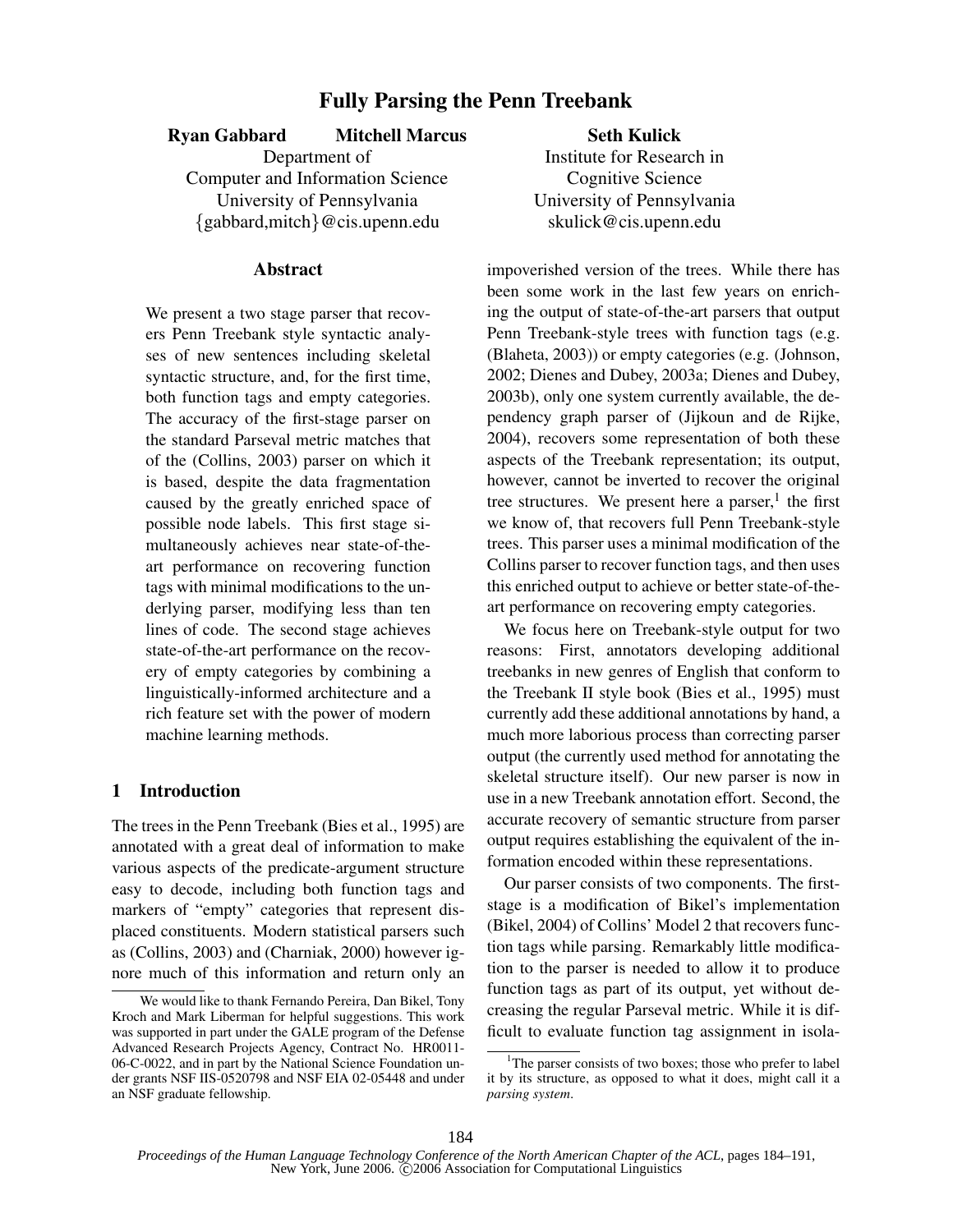```
(S
(NP-SBJ (DT The) (NN luxury)
         (NN auto) (NN maker) )
(NP-TMP (JJ last) (NN year) )
(VP (VBD sold)
   (NP (CD 1,214) (NNS cars) )
  (PP-LOC (IN in)
     (NP (DT the) (NNP U.S.) ))))
```
#### Figure 1: Example Tree

tion across the output of different parsers, our results match or exceed all but the very best of earlier tagging results, even though this earlier work is far more complicated than ours. The second stage uses a cascade of statistical classifiers which recovers the most important empty categories in the Penn Treebank style. These classifiers utilize a wide range of features, including crucially the function tags recovered in the first stage of parsing.

## 2 Motivation

Function tags are used in the current Penn Treebanks to augment nonterminal labels for various syntactic and semantic roles (Bies et al., 1995). For example, in Figure  $1, -SBJ$  indicates the subject,  $-TMP$  indicates that the NP last year is serving as a temporal modifier, and -LOC indicates that the PP is specifying a location. Note that without these tags, it is very difficult to determine which of the two NPs directly dominated by S is in fact the subject. There are twenty function tags in the Penn Treebank, and following (Blaheta, 2003), we collect them into the five groups shown in Figure 2. While nonterminals can be assigned tags from different groups, they do not receive more than one tag from within a group. The Syntactic and Semantic groups are by far the most common tags, together making up over 90% of the function tag instances in the Penn Treebank.

Certain non–local dependencies must also be included in a syntactic analysis if it is to be most useful for recovering the predicate–argument structure of a complex sentence. For instance, in the sentence "The dragon I am trying to slay is green," it is important to know that  $I$  is the semantic subject and the dragon the semantic object of the slaying. The Penn Treebank (Bies et al., 1995) represents such dependencies by including nodes with no overt content (empty categories) in parse trees. In this work,

we consider the three most frequent<sup>2</sup> and semantically important types of empty category annotations in most Treebank genres:

Null complementizers are denoted by the symbol 0. They typically appear in places where, for example, an optional that or who is missing: "The king said 0 he could go." or "The man (0) I saw."

**Traces of wh–movement** are denoted by  $\star$   $\uparrow \star$ , such as the noun phrase trace in "What<sub>1</sub> do you want (NP  $\star$ T $\star$ -1)?" Note that wh-traces are coindexed with their antecedents.

 $(NP \star)$ s are used for several purposes in the Penn Treebank. Among the most common are passivization "(NP-1 I) was captured (NP  $\star$ -1)," and control "( $NP-1$  I) tried ( $NP \neq -1$ ) to get the best results."

Under this representation the above sentence would look like "(NP-1 The dragon) 0 (NP-2 I) am trying  $(NP * -2)$  to slay  $(NP * T * -1)$  is green."

Despite their importance, these annotations have largely been ignored in statistical parsing work. The importance of returning this information for most real applications of parsing has been greatly obscured by the Parseval metric (Black et al., 1991), which explicitly ignores both function tags and null elements. Because much statistical parsing research has been driven until recently by this metric, which has never been updated, the crucial role of parsing in recovering semantic structure has been generally ignored. An early exception to this was (Collins, 1997) itself, where Model 2 used function tags during the training process for heuristics to identify arguments (e.g., the TMP tag on the NP in Figure 1 disqualifies the NP-TMP from being treated as an argument). However, after this use, the tags are ignored, not included in the models, and absent from the parser output. Collins' Model 3 attempts to recover traces of Wh-movement, with limited success.

#### 3 Function Tags: Approach

Our system for restoring function tags is a modification of Collins' Model 2. We use the (Bikel, 2004)

<sup>&</sup>lt;sup>2</sup>Excepting empty units (e.g. "\$ 1,000,000  $*U*$ "), which are not very interesting. According to Johnson,  $(NP \star)$ s occur 28,146 times in the training portion of the PTB,  $(NP \rvert^*T^*)$  s occur 8,620 times, 0s occur 7,969 times, and  $(ADVP *T*)$ s occur 2,492 times. In total, the types we consider cover roughly 84% of all the instances of empty categories in the training corpus.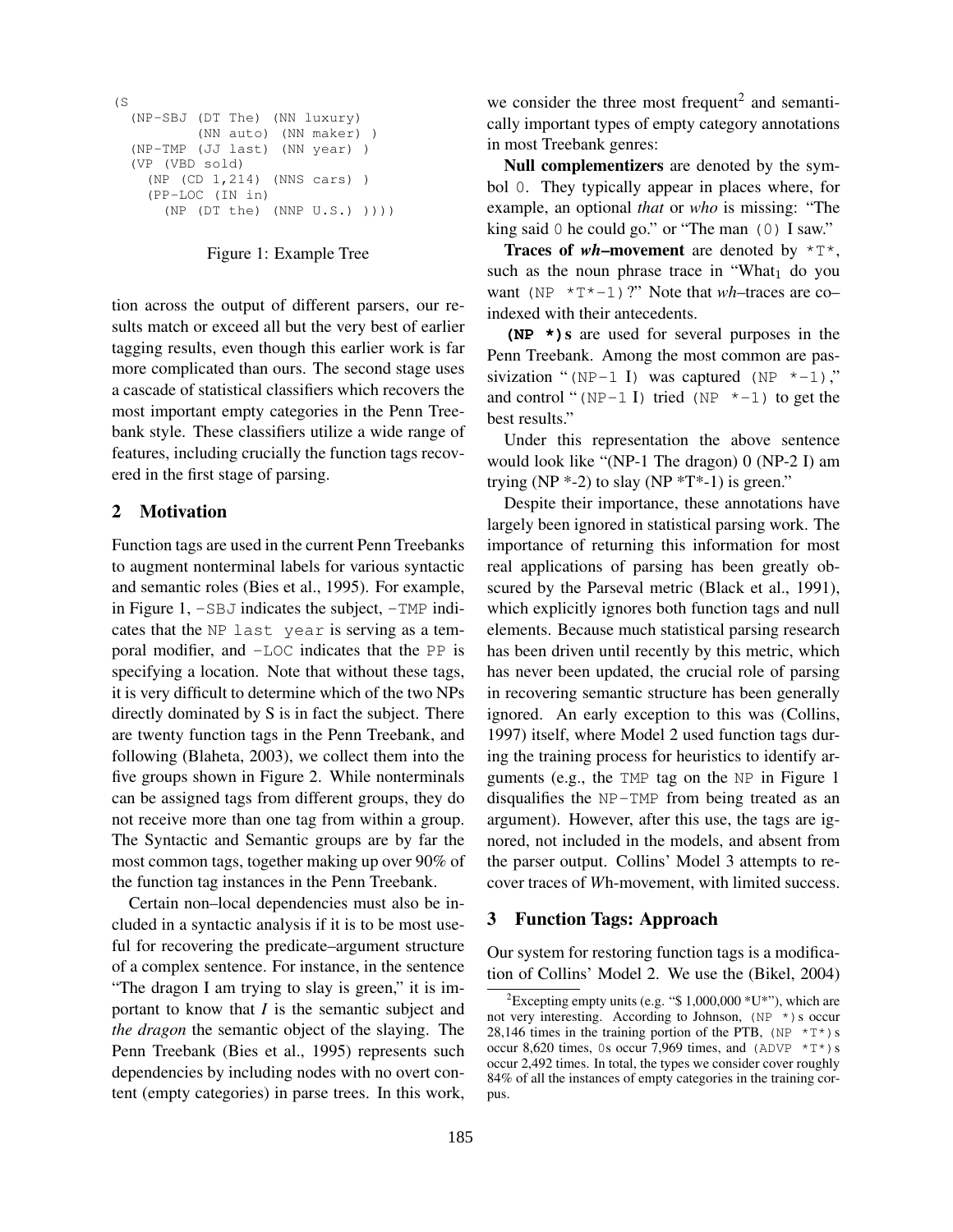| Syntactic $(55.9\%)$ |              | Semantic $(36.4\%)$ |              |            | Misc $(1.0\%)$ |            | $CLR (5.8\%)$ |            |                       |
|----------------------|--------------|---------------------|--------------|------------|----------------|------------|---------------|------------|-----------------------|
| <b>DTV</b>           | Dative       | <b>NOM</b>          | Nominal      | <b>EXT</b> | Extent         | <b>CLF</b> | It-cleft      | <b>CLR</b> | Closely-              |
| <b>LGS</b>           | Logical subj | <b>ADV</b>          | Non-specific | <b>LOC</b> | Location       | <b>HLN</b> | Headline      |            | Related               |
| <b>PRD</b>           | Predicate    |                     | Adverbial    | <b>MNR</b> | Manner         | <b>TTL</b> | Title         |            |                       |
| <b>PUT</b>           | LOC of 'put' | <b>BNF</b>          | Benefactive  | <b>PRP</b> | Purpose        |            |               |            | <b>Topicalization</b> |
| <b>SBJ</b>           | Subject      | <b>DIR</b>          | Direction    | <b>TMP</b> | Temporal       |            |               | $(2.6\%)$  |                       |
| <b>VOC</b>           | Vocative     |                     |              |            |                |            |               | <b>TPC</b> | Topic                 |

Figure 2: Function Tags - Also shown is the percentage of each category in the Penn Treebank

emulation of the Collins parser.<sup>3</sup> Remarkably little modification to the parser is needed to allow it to produce function tags as part its output, without decreasing the regular Parseval metric.

The training process for the unmodified Collins parser carries out various preprocessing steps, which modify the trees in various ways before taking observations from them for the model. One of these steps is to identify and mark arguments with a parser internal tag  $(-A)$ , using function tags as part of the heuristics for doing so. A following preprocessing step then deletes the original function tags.

We modify the Collins parser in a very simple way: the parser now retains the function tags after using them for argument identification, and so includes them in all the parameter classes. We also augment the argument identification heuristic to treat any nonterminal with any of the tags in the Syntactic group to be an argument; these are treated as synonyms for the internal tag that the parser uses to mark arguments. This therefore extends (Collins, 2003)'s use of function tags for excluding potential argument to also use them for including arguments.<sup>4</sup> The parser is then trained as before.

## 4 Function Tags: Evaluation

We compare our tagging results in isolation with the tagging systems of (Blaheta, 2003), since that work has the first highly detailed accounting of function tag results on the Penn Treebank, and with two recent tagging systems. We use both Blaheta's metric and his function tag groupings, shown in Figure 2,

although our assignments are made by a fully integrated system. There are two aspects of Blaheta's metric that require discussion: First, this metric includes only constituents that were otherwise parsed correctly (ignoring function tag). Second, the metric ignores cases in which both the gold and test nonterminals are lacking function tags, since they would inflate the results.

#### 5 Function Tags: Results

We trained the Bikel emulations of Collins' model 2 and our modified versions on sections 2-21 and tested on section 23. Scores are for all sentences, not just those with less than 40 words.

Parseval labelled recall/precision scores for the unmodified and modified parsers, show that there is almost no difference in the scores:

| Parser        | LR/LP       |
|---------------|-------------|
| Model 2       | 88.12/88.31 |
| Model 2-FuncB | 88.23/88.31 |

We find this somewhat surprising, as we had expected that sparse data problems would arise, due to the shattering of NP into NP-TMP, NP-SBJ, etc.

Table 1 shows the overall results and the breakdown for the different function tag groups. For purposes of comparison, we have calculated our overall score both with and without  $CLR$ <sup>5</sup>. The (Blaheta, 2003) numbers in parentheses in Table 1 are from his feature trees specialized for the Syntactic and Semantic groups, while all his other numbers, including the overall score, are from using a single feature set for his four function tag groups.<sup>6</sup>

 $^3$ Publicly available at <code>http://www.cis.upenn.edu/</code> ˜dbikel/software.html.

<sup>&</sup>lt;sup>4</sup>Bikel's parser, in its latest version, already does something like this for Chinese and Arabic. However, the interaction with the subcat frame is different, in that it puts all nonterminals with a function tag into the miscellaneous slot in the subcat frame.

 $<sup>5</sup>$ (Jijkoun and de Rijke, 2004) do not state whether they are</sup> including CLR, but since they are comparing their results to (Blaheta and Charniak, 2000), we are assuming that they do. They do not break their results down by group.

<sup>&</sup>lt;sup>6</sup>The P/R/F scores in (Blaheta, 2003)[p. 23] are internally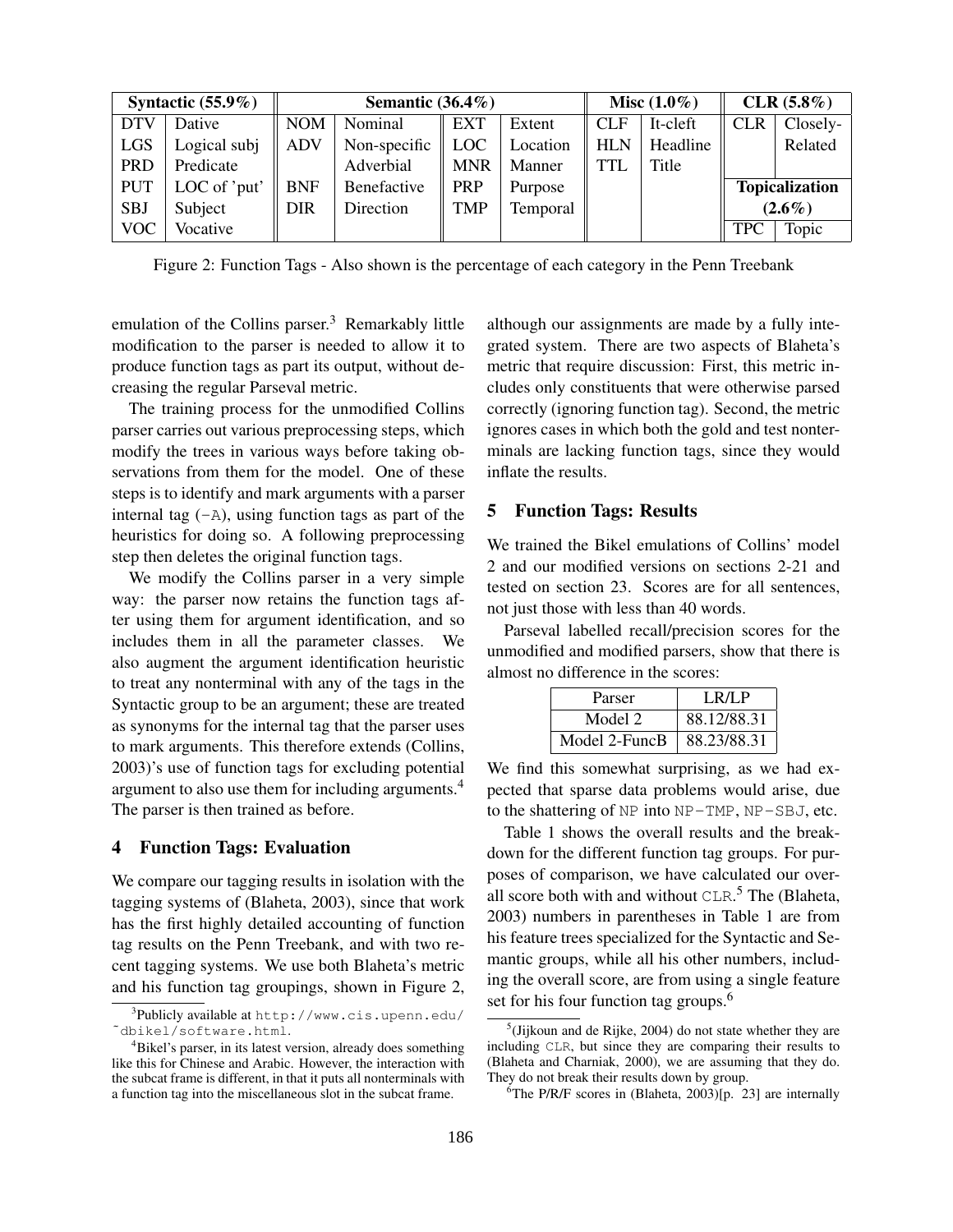|                            | $-$ Overall $-$ |         | — Breakdown by Function Tag Group — |         |       |          |            |
|----------------------------|-----------------|---------|-------------------------------------|---------|-------|----------|------------|
|                            | w/CLR           | w/o CLR | Syn                                 | Sem     | Top   | Misc     | <b>CLR</b> |
| Tag Group Frequency        |                 |         | 55.87%                              | 36.40%  | 2.60% | $1.03\%$ | 5.76%      |
| Model2-Ftags               | 88.95           | 90.78   | 95.76                               | 84.56   | 93.89 | 17.31    | 65.86      |
|                            |                 | 88.28   | 95.16                               | 79.81   | 93.72 | 39.44    |            |
| Blaheta, 2003              |                 |         | (95.89)                             | (83.37) |       |          |            |
| Jijkoun and de Rijke, 2004 | 88.50           |         |                                     |         |       |          |            |
| Musillo and Merlo, 2005    |                 |         | 96.5                                | 85.6    |       |          |            |

Table 1: Overall Results (F-measure) and Breakdown by Function Tag Groups

Even though our tagging system results from only eliminating a few lines of code from the Collins parse, it has a higher overall score than (Blaheta, 2003), and a large increase over Blaheta's nonspecialized Semantic score (79.81). It also outperforms even Blaheta's specialized Semantic score (83.37), and is very close to Blaheta's specialized score for the Syntactic group (95.89). However, since the evaluation is over a different set of nonterminals, arising from the different parsers, $\frac{7}{1}$  it is difficult to draw conclusions as to which system is definitively "better". It does seem clear, though, that by integrating the function tags into the lexicalized parser, the results are roughly comparable with the post-processing work, and it is much simpler, without the need for a separate post-processing level or for specialized feature trees for the different tag groups.<sup>8</sup>

Our results clarify, we believe, the recent results of (Musillo and Merlo, 2005), now state-of-the-art, which extends the parser of

report a significant modification of the Henderson parser to incorporate strong notions of linguistic locality. They also manually restructure some of the function tags using tree transformations, and then train on these relabelled trees. Our results indicate that perhaps the simplest possible modification of an existing parser suffices to perform better than postprocessing approaches. The linguistic sophistication of the work of (Musillo and Merlo, 2005) then provides an added boost in performance over simple integration.

### 6 Empty Categories: Approach

Most learning–based, phrase–structure–based  $(PSLB)$  work $9$  on recovering empty categories has fallen into two classes: those which integrate empty category recovery into the parser (Dienes and Dubey, 2003a; Dienes and Dubey, 2003b) and those which recover empty categories from parser output in a post–processing step (Johnson, 2002; Levy and Manning, 2004). Levy and Manning note that thus far no PSLB post–processing approach has come close to matching the integrated approach on the most numerous types of empty categories.

However, there is a rule–based post–processing approach consisting of a set of entirely hand– designed rules (Campbell, 2004) which has better

inconsistent for the Semantic and Overall scores. We have kept the Precision and Recall and recalculated the F-measures, adjusting the Semantic score upwards from 79.15% to 79.81% and the Overall score downward from 88.63% to 88.28%.

<sup>&</sup>lt;sup>7</sup>And the (Charniak, 2000) parser that (Blaheta, 2003) used has a reported F-measure of 89.5, higher than the Bikel parser used here.

<sup>&</sup>lt;sup>8</sup>Our score on the Miscellaneous category is significantly lower, but as can be seen from Figure 2 and repeated in 1, this is a very rare category.

<sup>&</sup>lt;sup>9</sup>As above, we consider only that work which both inputs and outputs phrase–structure trees. This notably excludes Jijkoun and de Rijke (Jijkoun and de Rijke, 2004), who have a system which seems to match the performance of Dienes and Dubey. However, they provide only aggregate statistics over all the types of empty categories, making any sort of detailed comparison impossible. Finally, it is not clear that their numbers are in fact comparable to those of Dienes and Dubey on parsed data because the metrics used are not quite equivalent, particularly for  $(NP \star)$ s: among other differences, unlike Jijkoun and de Rijke's metric (taken from (Johnson, 2002)), Dienes and Dubey's is sensitive to the string extent of the antecedent node, penalizing them if the parser makes attachment errors involving the antecedent even if the system recovered the long–distance dependency itself correctly. Johnson noted that the two metrics did not seem to differ much for his system, but we found that evaluating our system with the laxer metric reduced error by 20% on the crucial task of restoring and finding the antecedents of ( $NP *$ ) s, which make up almost half the empty categories in the Treebank.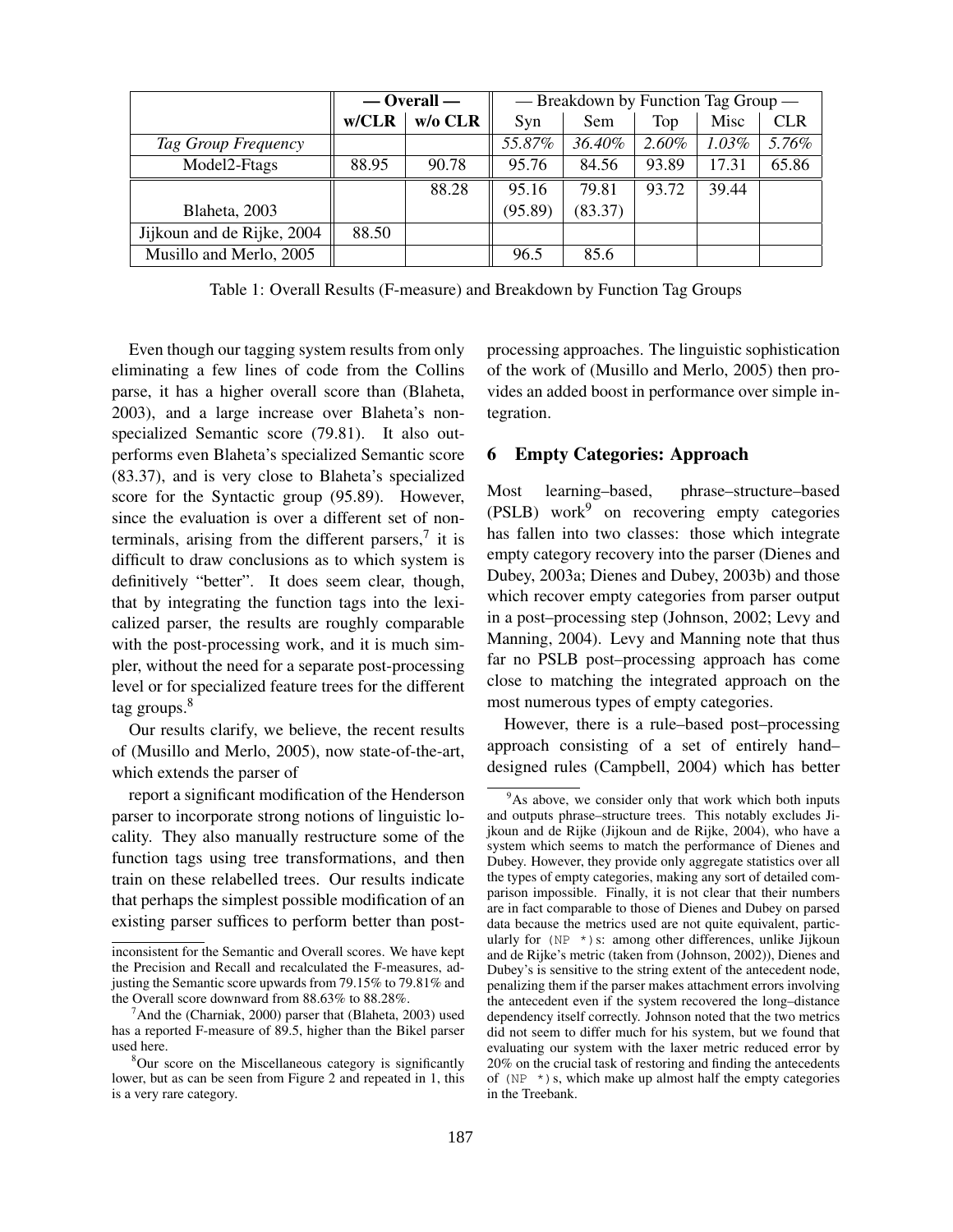results than the integrated approach. Campbell's rules make heavy use of aspects of linguistic representation unexploited by PSLB post–processing approaches, most importantly function tags and argument annotation.<sup>10</sup>

## 7 Empty Categories: Method

## 7.1 Runtime

The algorithm applies a series five maximum– entropy and two perceptron–based classifiers:

[1] For each PP, VP, and S node, ask the classifier NPTRACE to determine whether to insert an (NP \*) as the object of a preposition, an argument of a verb, or the subject of a clause, respectively.

[2] For each node , ask NULLCOMP to determine whether or not to insert a 0 to the right.

[3] For each S node, ask WHXPINSERT to determine whether or not to insert a null wh–word to the left. If one should be, ask WHXPDISCERN to decide if it should be a (WHNP 0) or a (WHADVP 0).

[4] For each S which is a sister of WHNP or WHADVP, consider all possible places beneath it a wh–trace could be placed. Score each of them using WHTRACE, and insert a trace in the highest scoring position.

[5] For any S lacking a subject, insert (NP  $\star$ ).

[6] For each (NP  $\star$ ) in subject position, look at all NPs which c–command it. Score each of these using PROANTECEDENT, and co–index the  $(NP^* )$ with the NP with the highest score. For all (NP  $\star$ ) s in non–subject positions, we follow Campbell in assigning the local subject as the controller.

[7] For each (NP  $\star$ ), ask ANTECEDENTLESS to determine whether or not to remove the co–indexing between it and its antecedent.

The sequencing of classifiers and choice of how to frame the classification decisions closely follows Campbell with the exception of finding antecedents of ( $NP *$ ) s and inserting wh–traces, which follow Levy and Manning in using a competition–based approach. We differ from Levy and Manning in using a perceptron–based approach for these, rather than a

maximum–entropy one. Also, rather than introducing an extra zero node for uncontrolled ( $NP *$ ) s, we always assign a controller and then remove co– indexing from uncontrolled ( $NP *$ ) s using a separate classifier.

### 7.2 Training

Each of the maximum–entropy classifiers mentioned above was trained using MALLET (McCallum, 2002) over a common feature set. The most notable departure of this feature list from previous ones is in the use of function tags and argument markings, which were previously ignored for the understandable reason that though they are present in the Penn Treebank, parsers generally do not produce them. Another somewhat unusual feature examined right and left sisters.

The PROANTECEDENT perceptron classifier uses the local features of the controller and the controlled ( $NP *$ ), whether the controller precedes or follows the controlled ( $NP *$ ), the sequence of categories on the path between the two (with the 'turning' category marked), the length of that path, and which categories are contained anywhere along the path.

The WHTRACE perceptron classifier uses the following features each conjoined with the type of wh– trace being sought: the sequence of categories found on the path between the trace and its antecedent, the path length, which categories are contained anywhere along the path, the number of bounding categories crossed and whether the trace placement violates subjacency, whether or not the trace insertion site's parent is the first verb on the path, whether or not the insertion site's parent contains another verb beneath it, and if the insertion site's parent is a verb, whether or not the verb is saturated. $11$ 

All maximum–entropy classifiers were trained on sections 2-21 of the Penn Treebank's Wall Street Journal section; the perceptron–based classifiers were trained on sections 10-18. Section 24 was used for development testing while choosing the feature

 $10$ The non–PSLB system of Jijkoun and de Rijke uses function tags, and Levy and Manning mention that the lack of this information was sometimes an obstacle for them. Also, access to argument annotation inside the parser may account for a part of the good performance of Dienes and Dubey.

<sup>&</sup>lt;sup>11</sup>To provide the verb saturation feature, we calculated the number of times each verb in the training corpus occurs with each number of NP arguments (both overt and traces). When calculating the feature value, we compare the number of instances seen in the training corpus of the verb with the number of argument NPs it overtly has with the number of times in the corpus the verb occurs with one more argument NP.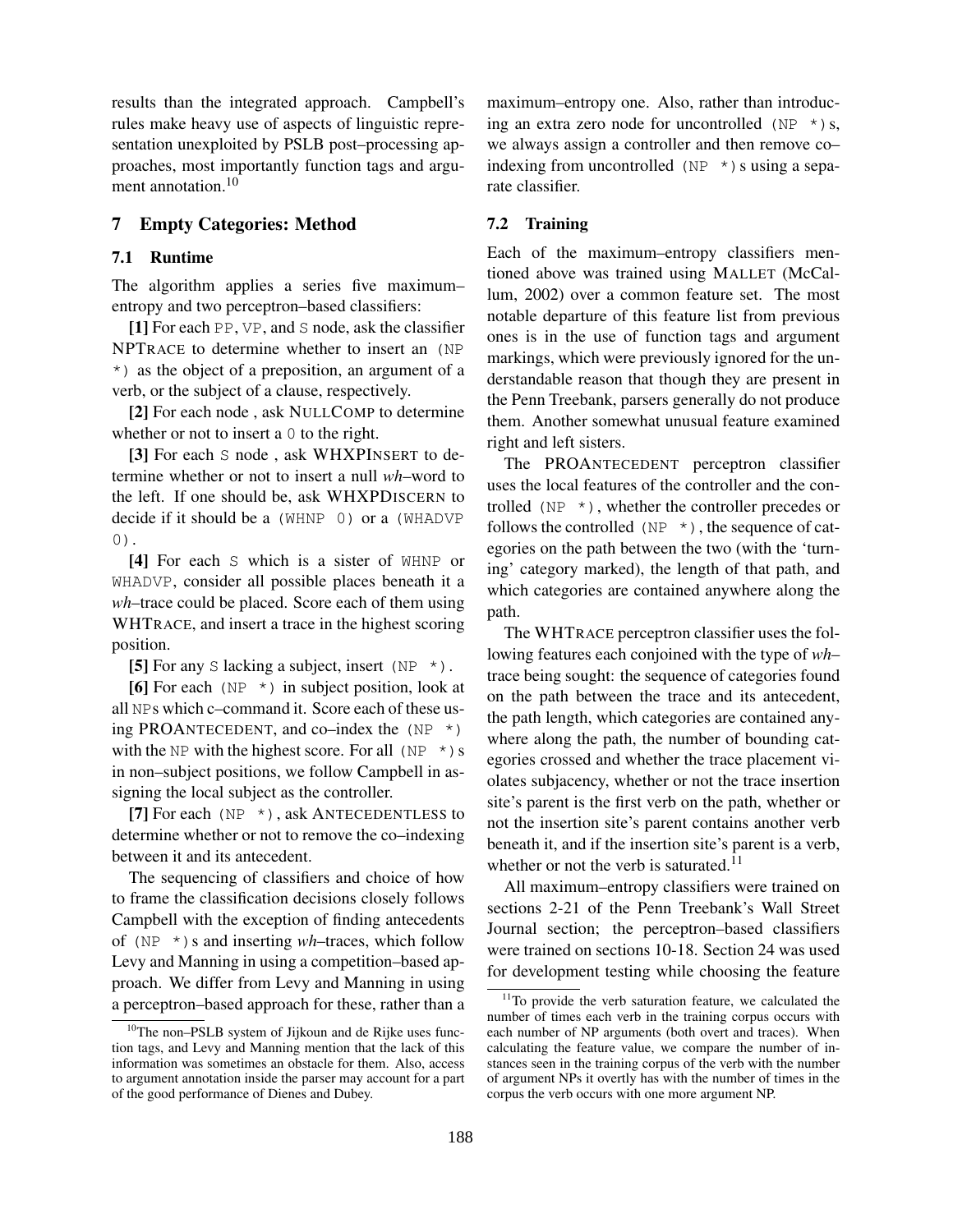set and other aspects of the system, and section 23 was used for the final evaluation.

### 8 Empty Categories: Results

#### 8.1 Metrics

For the sake of easy comparison, we report our results using the most widely–used metric for performance on this task, that proposed by Johnson. This metric judges an entity correct if it matches the gold standard in type and string position (and, if there is an antecedent, in its label and string extent). Because Campell reports results by category using only his own metric, we use this metric to compare our results to his. There is much discussion in the literature of metrics for this task; Levy and Manning and Campbell both note that the Johnson metric fails to catch when an empty category has a correct string position but incorrect parse tree attachment. While we do not have space to discuss this issue here, the metrics they in turn propose also have significant weaknesses. In any event, we use the metrics that allow the most widespread comparison.

### 8.2 Comparison to Other PSLB Methods

| Category               | Pres | LM   |      | DD   |
|------------------------|------|------|------|------|
| Comb. 0                | 87.8 | 87.0 | 77.1 |      |
| COMP-SBAR              | 91.9 |      | 88.0 | 85.5 |
| <b>COMP-WHNP</b>       | 61.5 |      | 47.0 | 48.8 |
| <b>COMP-WHADVP</b>     | 69.0 |      |      |      |
| $NP*$                  | 69.1 | 61.1 | 55.6 | 70.3 |
| Comb. <i>wh</i> –trace | 78.2 | 63.3 | 75.2 | 75.3 |
| $NP * T*$              | 80.9 |      | 80.0 | 82.0 |
| $ADVP * T*$            | 69.8 |      | 56   | 53.6 |

Table 2: F1 scores comparing our system to the two PSLB post–processing systems and Dienes and Dubey's integrated system on automatically parsed trees from section 23 using Johnson's metric.

F1 scores on parsed sentences from section 23 are given in table 2. Note that our system's parsed scores were obtained using our modified version of Bikel's implementation of Collins's thesis parser which assigns function tags, while the other PSLB post–processing systems use Charniak's parser (Charniak, 2000) and Dienes and Dubey integrate empty category recovery directly into a variant of Collins's parser.

On parsed trees, our system outperforms other PSLB post–processing systems. On the most numerous category by far,  $(NP \star)$ , our system reduces the error of the best PSLB post–processing approach by 21%. Comparing our aggregate wh–trace results to the others,  $12$  we reduce error by 41% over Levy and Manning and by 12% over Johnson.

|      | System   Precision Recall |             | F1     |
|------|---------------------------|-------------|--------|
| D&D  | 78.50                     | 68.08       | 172.92 |
| Pres | 74.70                     | 74.62 74.66 |        |

Table 3: Comparison of our system with that of Dienes and Dubey on parsed data from section 23 over the aggregation of all categories in table 2 excepting the infrequent (WHADVP 0)s, which they do not report but which we almost certainly outperform them on.

Performance on parsed data compared to the integrated system of Dienes and Dubey is split. We reduce error by 25% and 44% on plain 0s and (WHNP 0)s, respectively and by 12% on wh–traces. We increase error by  $4\%$  on (NP  $*$ ) s. Aggregating over all the categories under consideration, the more balanced precision and recall of our system puts it ahead of Dienes and Dubey's, with a 6.4% decrease in error (table 3).

#### 8.3 Comparison to Campbell

| Category  | Present | Campbell |
|-----------|---------|----------|
| $NP*$     | 88.8    | 86.9     |
| $NP * T*$ | 96.3    | 96.0     |
| ADVP *T*  | 82.2    | 79.9     |
| 0         | 99.8    | 98.5     |

Table 4: A comparison of the present system with Campbell's rule–based system on gold–standard trees from section 23 using Campbell's metric

<sup>&</sup>lt;sup>12</sup>Levy and Manning report Johnson to have an aggregate wh–trace score of 80, but Johnson's paper gives 80 as his score for (NP  $*T^*$ ) s only, with 56 as his score for (ADVP  $*T^*$ ) s. A similar problem seems to have occured with Levy and Manning's numbers for Dienes and Dubey on this and on  $(NP \star)$  s. This error makes the other two systems appear to outperform Levy and Manning on wh–traces by a slightly larger margin than they actually do.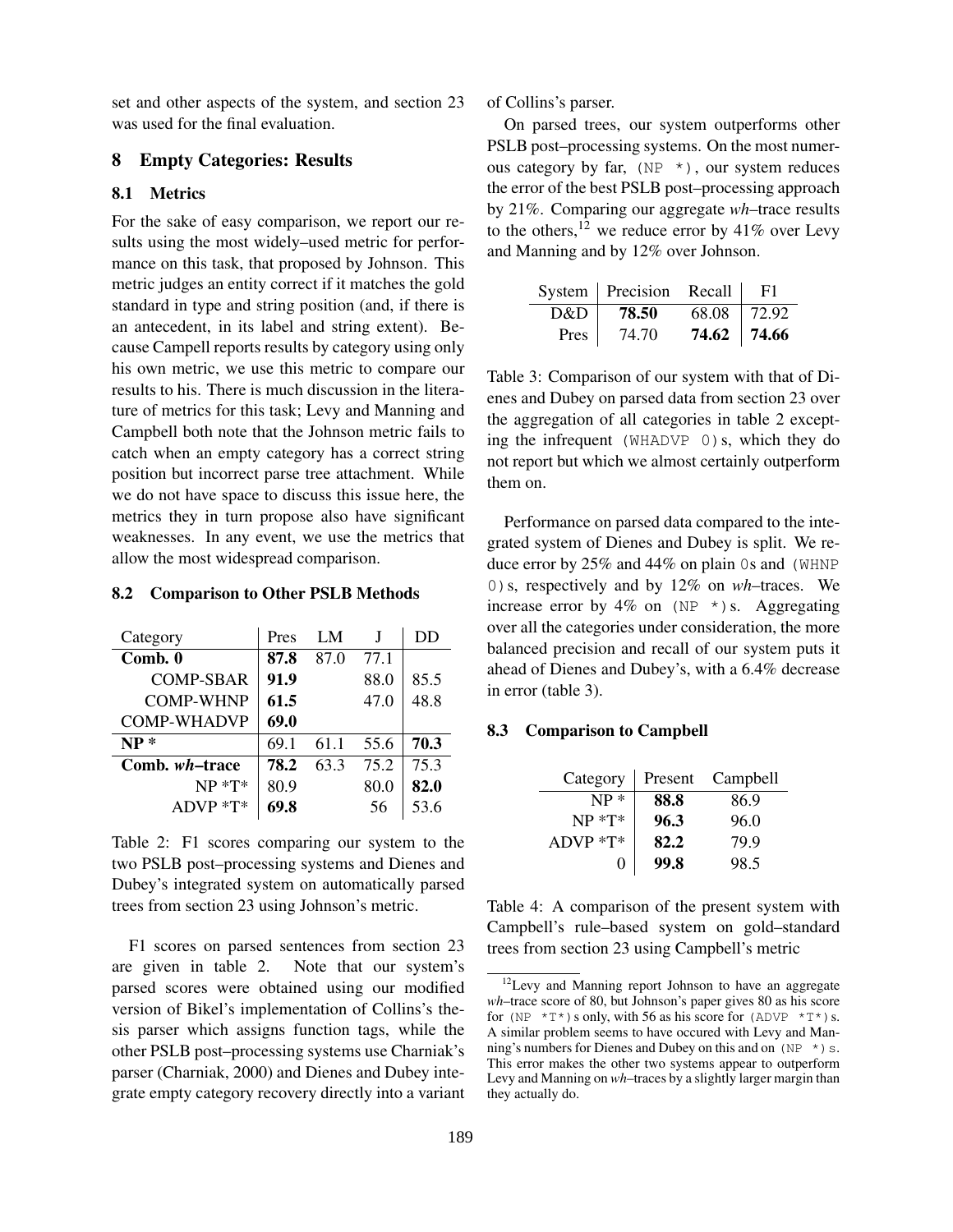| Classifier            | Features with largest weights                                                            |
|-----------------------|------------------------------------------------------------------------------------------|
| <b>NPTRACE</b>        | daughter categories, function tags, argumentness, heads, and POS tags, subjectless       |
|                       | $S_{\cdots}$                                                                             |
| <b>NULLCOMP</b>       | is first daughter?, terminalness, aunt's label and POS tag, mother's head, daughters'    |
|                       | heads, great-grandmother's label                                                         |
| WHXPINSERT            | is first daughter?, left sister's terminalness, labels of mother, aunt, and left sister, |
|                       | aunt's head                                                                              |
| WHXPDISCERN           | words contained by grandmother, grandmother's head, aunt's head, grandmother's           |
|                       | function tags, aunt's label, aunt's function tags                                        |
| <b>WHTRACE</b>        | lack of subject, daughter categories, child argument information, subjacency viola-      |
|                       | tion, saturation, whether or not there is a verb below, path information                 |
| PROANTECEDENT         | controller's sisters' function tags, categories path contains, path length, path shape,  |
|                       | controller's function tags, controller's sisters' heads, linear precedence informa-      |
|                       | tion                                                                                     |
| <b>ANTECEDENTLESS</b> | mother's function tags, great-grandmother's label, aunt's head ("It is difficult         |
|                       | to"), grandmother's function tag, mother's head                                          |

Table 5: A few of the most highly weighted features for various classifiers

On gold-standard trees,  $13$  our system outperforms Campbell's rule–based system on all four categories, reducing error by 87% on  $0s$ , <sup>14</sup> by 11% on (ADVP  $*T^*$ )s, by 7% on (NP  $*T^*$ )s, and by 8% on the extremely numerous ( $NP *$ ) s.

#### 9 Empty Categories: Discussion

We have shown that a PSLB post–processing approach can outperform the state–of–the–art integrated approach of Dienes and Dubey.<sup>15</sup> Given that their modifications to Collins's parser caused a decrease in local phrase structure parsing accuracy due to sparse data difficulties (Dienes and Dubey, 2003a), our post–processing approach seems to be an especially attractive choice. We have further shown that our PSLB approach, using only simple, unconjoined features, outperforms Campbell's state–of–the–art, complex system on gold–standard data, suggesting that much of the power of his system lies in his richer linguistic representation and his structuring of decisions rather than the hand– designed rules.

We have also compared our system to that of Levy and Manning which is based on a similar learning technique and have shown large increases in performance on all of the most common types of empty categories; this increase seems to have come almost entirely from an enrichment of the linguistic representation and a slightly different structuring of the problem, rather than any use of more powerful machine–learning techniques

We speculate that the primary source of our performance increase is the enrichment of the linguistic representation with function tags and argument markings from the parser's first stage, as table 5 attests. We also note that several classifiers make use of the properties of aunt nodes, which have previously been exploited only in a limite form in Johnson's patterns. For example, ANTECEDENTLESS uses the aunt's head word to learn an entire class of uncontrolled PRO constructions like "It is difficult ( $NP *$ ) to imagine living on Mars."

### 10 Conclusion

This work has presented a two stage parser that recovers Penn Treebank style syntactic analyses of new sentences including skeletal syntactic structure, and, for the first time, both function tags and empty categories. The accuracy of the first-stage parser on the standard Parseval metric matches that of the (Collins, 2003) parser on which it is based, despite the data fragmentation caused by the greatly enriched space of possible node labels for the Collins statistical model. This first stage simultaneously achieves near state-of-the-art performance on recovering function tags with minimal modifications to the underlying parser, modifying less than ten lines

<sup>&</sup>lt;sup>13</sup>Only aggregate statistics over a different set of empty categories were available for Campbell on parsed data, making a comparison impossible.

<sup>&</sup>lt;sup>14</sup>Note that for comparison with Campbell, the  $\theta$  numbers here exclude (WHNP 0) s and (WHADVP 0) s.

<sup>&</sup>lt;sup>15</sup>And therefore also very likely outperforms the dependency–based post–processing approach of Jijkoun and de Rijke, even if its performance does in fact equal Dienes and Dubey's.